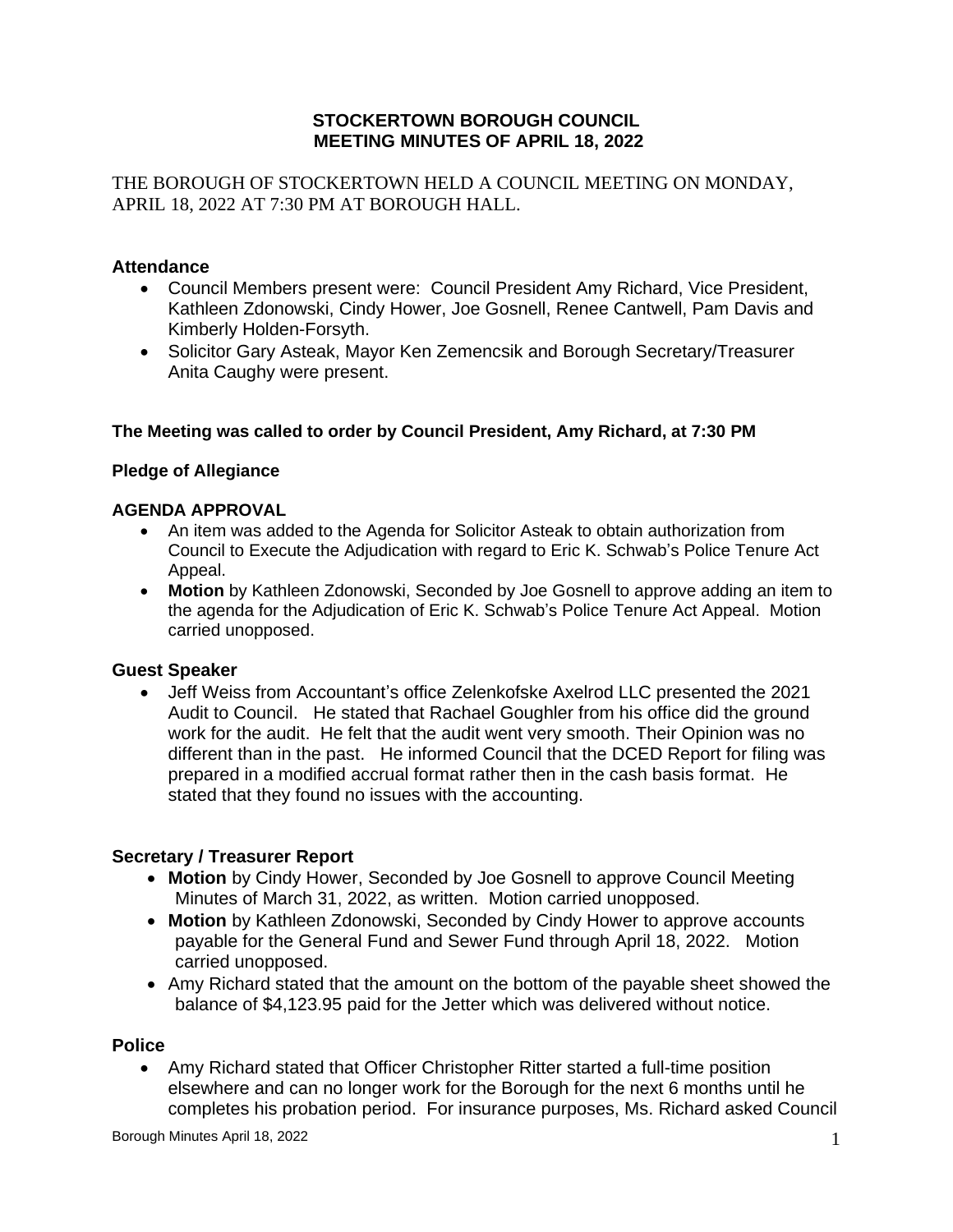to approve removing Officer Ritter as a Borough employee. She asked for a Motion to make it official.

- **Motion** by Joe Gosnell, Seconded by Kathleen Zdonowski to remove Christopher Ritter from the Borough's employment records for insurance purposes. Motion carried unopposed.
- Amy Richard stated that if Mr. Ritter wanted to come back after his probation period is over, he can reapply and the Borough can rehire him.

### **Public Works**

.

- Amy Richard asked for council approval to purchase additional security cameras to be used on the public works building and for the buildings at the sewer plant. The reason for additional cameras is that there was damage found to the equipment stored in the Quonset Hut at the sewer plant. The approximate cost for the camera system at the sewer plant is \$3,450.00. The cost for extra cameras at the public works building is \$2,325.00. It was suggested to approve a set amount not to exceed \$6,500.00 for this purchase. If the cost goes above that amount, council will have to readdress the issue.
- Joe Gosnell suggested purchasing cameras for the foyer outside of the Borough Office. Different camera systems were discussed. It was agreed to research the matter further.
- **Motion** by Cindy Hower, Seconded by Joe Gosnell to purchase additional cameras for the public works building and for the sewer plant at a cost not to exceed \$6,500.00. Motion carried unopposed.
- Amy Richard informed Council that an application was completed for a part-time public works position. She stated that there have been some issues with public works employees being out on worker's compensation. They are back but they are behind and we would like to hire another part-time worker. She asked for a motion.
- **Motion** by Joe Gosnell, Seconded by Cindy Hower to hire Austin Shoffstall, as a part-time public works employee at the starting rate of \$17.00 per hour. Motion carried unopposed.

### **Solicitor**

• Attorney Gary Asteak stated that on March 31, 2022, there was an administrative proceeding pursuant to the Police Tenure Act involving written charges filed by the Mayor against the Chief of Police. A full hearing was conducted and in conclusion the vote was to sustain a three-day suspension without pay as a result of the allegations that Chief Schwab neglected his official duties and engaged in disobedience and conduct unbecoming an officer. Attorney Asteak stated that he prepared an Adjudication reviewing the record and setting forth the rational discussed by Borough Council in determining their decision. The Chief's testimony established a pattern of insubordination where he admitted to refusing a direct order which is not only in neglect of official duty but also disobedience of an order and conduct unbecoming an officer. Borough Council determined that his conduct alone warranted the recommended discipline of 3 days suspension without pay which is generous under the circumstances. Amy Richard asked Council is they had a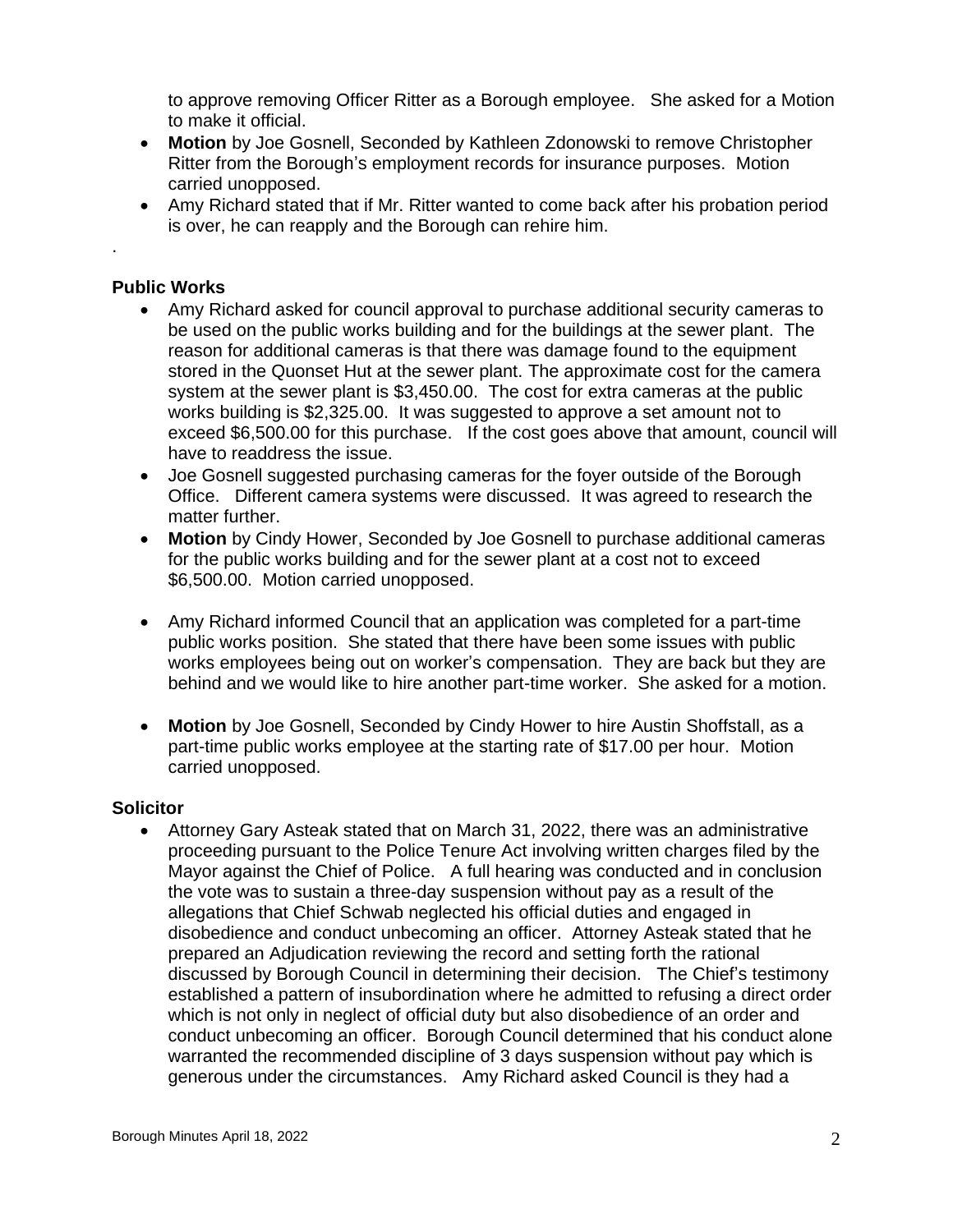chance to review the Adjudication and once they had, she asked for a Motion to authorize the execution of the Adjudication.

- **Motion** by Joe Gosnell, Seconded by Cindy Hower to authorize execution of the Adjudication of the March 31, 2022 Police Tenure Act Hearing. Motion carried unopposed.
- A letter was provided to Council from Nazareth Ambulance Corps. which Solicitor Asteak read aloud. The letter stated that they are having problems with hiring and retaining paramedics. In order for them to maintain coverage, they have entered into an agreement with Bethlehem Township to staff and provide ALS services as well as backup BLS services for Stockertown.

# **Agenda**

- Amy Richard stated that the Borough Marque has been having issues and is now turned off. The sign technician advised that the control panel is shot. Due to the age of the sign, the replacement part has been discontinued. A quote for all new parts to upgrade the existing sign has been provided at a cost of \$2,683.66 which is just for the wired option. It would be additional costs for a cellular plan. To replace the complete sign with a new one was estimated at \$60,000. Council discussed the options and decided to invest in the wired option and replace the components.
- **Motion** by Kathleen Zdonowski, Seconded by Joe Gosnell to purchase the components needed to upgrade the existing marque for the quoted cost of \$2,683.66. Motion carried unopposed.
- Information from FirstNet cellular phone plan was provided to council. This plan is provided by AT&T Services. After reviewing the plan, it was decided to stay with Verizon at this time.
- Amy Richard informed Council that the Borough received a request from Senator Lisa Boscola's office to use Borough Hall as a temporary Community Outreach Office two times a week until November. They suggested Tuesday and Thursday from 9:00 am to 4:00 pm. Several questions were brought up by Council members. It was decided that Borough Secretary, Anita Caughy, would call Senator Boscola's office to obtain additional information.

### **Public Comment**

- Mrs. Goldenberg of Old Easton Road asked if there were any updates on the speed bumps for Old Easton Road. She was advised that there were no updates. Amy Richard informed her that the Borough has been understaffed and they have not had a chance to look into that matter. Mrs. Goldenberg also asked whether the bridge at the end of Bushkill Street will ever be rebuilt. Attorney Asteak stated that there are no plans to open it up because of the danger of sinkholes and the costs involved.
- Eric Wenzelberger of Center Street questioned Zoning Officer John Soloe about the noise and odor coming from Polymer. John Soloe stated that he would call DEP regarding the odor and that he would contact them regarding the noise.